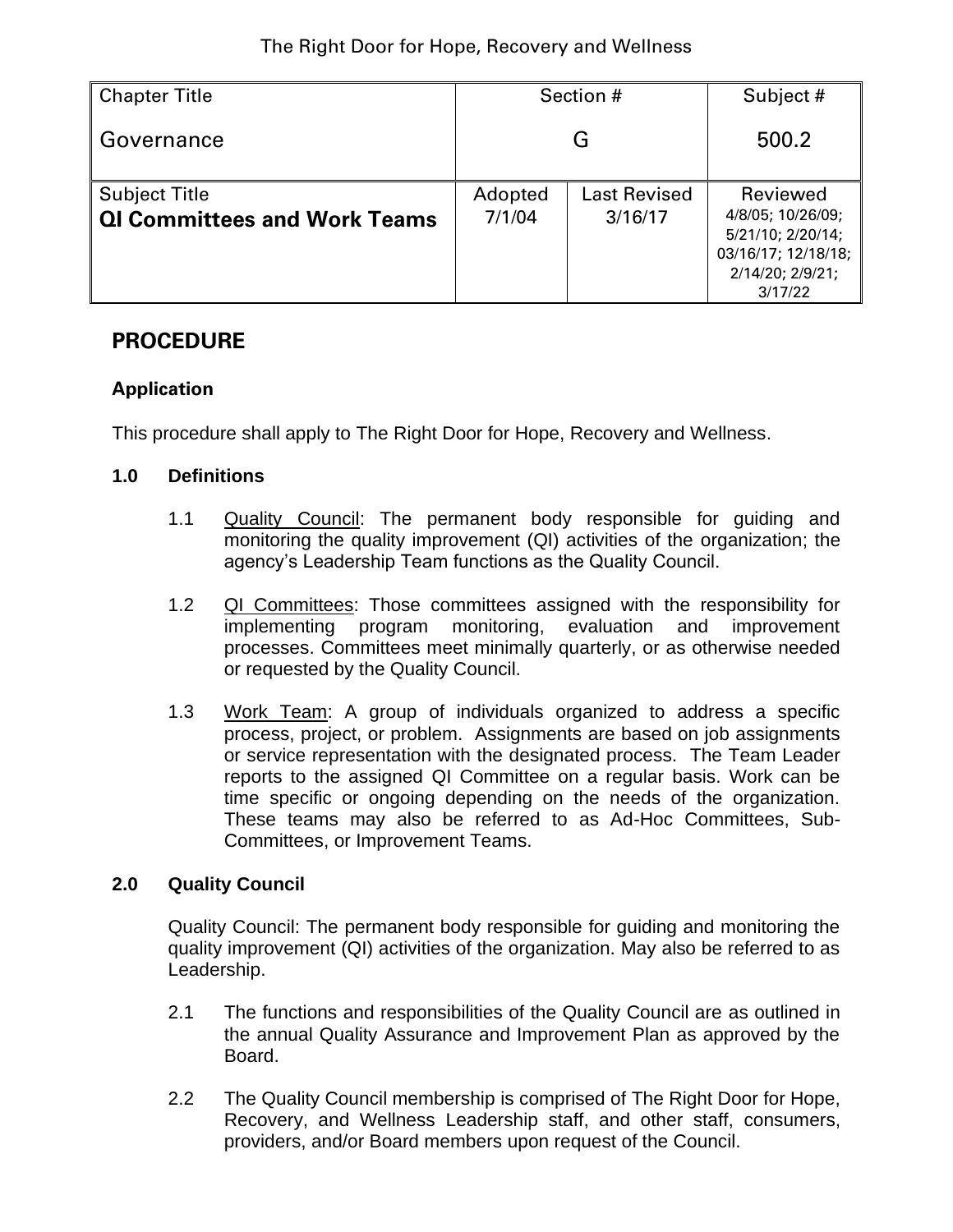| <b>Chapter Title</b>                                        | Section #         |                                | Subject #                                                                                                |  |
|-------------------------------------------------------------|-------------------|--------------------------------|----------------------------------------------------------------------------------------------------------|--|
| l Governance                                                | G                 |                                | 500.2                                                                                                    |  |
| <b>Subject Title</b><br><b>QI Committees and Work Teams</b> | Adopted<br>7/1/04 | <b>Last Revised</b><br>3/16/17 | Reviewed<br>4/8/05; 10/26/09;<br>5/21/10; 2/20/14;<br>03/16/17; 12/18/18;<br>2/14/20; 2/9/21;<br>3/17/22 |  |

- 2.3 The Quality Council rotates facilitation of its meetings, ensures records of attendance and meeting minutes, and develops agendas and reports with the assistance of the QI Manager or CEO.
- 2.4 The Quality Council will meet minimally quarterly, or more frequently as needed.
- 2.5 The Quality Council will look to the organization's Vision, Mission, and Values in making decisions and guiding quality improvement activities.

# **3.0 QI Committees**

QI Committees will be assigned by the Quality Council/Leadership to address the following areas/functions:

- Health and Safety (Environmental Mgmt/Infection Control)
- Utilization Management
- Behavior Management
- Compliance
- Recipient Rights Advisory (This Committee is a separate standing Board committee that reports directly to The Right Door for Hope, Recovery, and Wellness Board of Directors. The Chairperson of the Board appoints the Chairperson of the Recipient Rights Advisory Committee.)
- Management of Information Systems
- Consumer Advisory Council

# **2.1 Functions and Responsibilities**

The functions and responsibilities of each QI Committee are as outlined in the annual Quality Assurance and Improvement Plan as approved by the PIHP Board and approved by the local The Right Door for Hope, Recovery and Wellness Board, and as assigned by the Quality Council.

# **2.2 Membership**

Each QI Committee, with oversight by the Quality Council/Leadership, will be responsible for determining and maintaining its membership as appropriate to carry out its functions and responsibilities.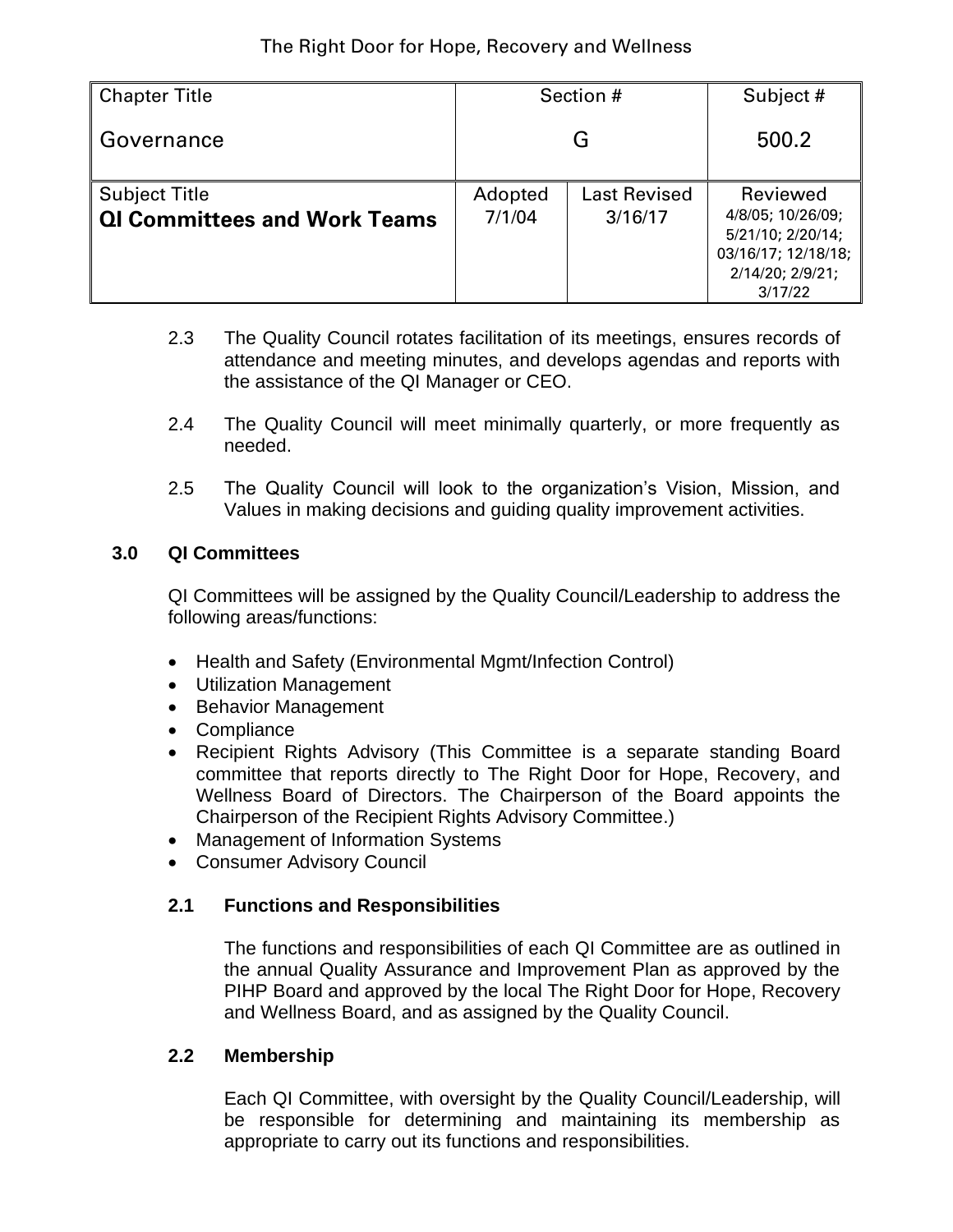| <b>Chapter Title</b>                                        | Section #         |                                | Subject #                                                                                                |  |
|-------------------------------------------------------------|-------------------|--------------------------------|----------------------------------------------------------------------------------------------------------|--|
| Governance                                                  | G                 |                                | 500.2                                                                                                    |  |
| <b>Subject Title</b><br><b>QI Committees and Work Teams</b> | Adopted<br>7/1/04 | <b>Last Revised</b><br>3/16/17 | Reviewed<br>4/8/05; 10/26/09;<br>5/21/10; 2/20/14;<br>03/16/17; 12/18/18;<br>2/14/20; 2/9/21;<br>3/17/22 |  |

#### **2.3 Chairperson**

Each QI Committee will be assigned a Chairperson by the Quality Council/Leadership to facilitate its meetings, ensure records of attendance and meeting minutes, and develop agendas and reports with the assistance of the QI Manager.

#### **3.0 Work Teams**

Work Teams will be developed by the Quality Council and/or QI Committees to address a specific project, process, or problem. Work Teams may be time specific or ongoing depending on the needs of the organization.

#### **3.1 Functions and Responsibilities**

The functions and responsibilities of Work Teams will be determined by the Quality Council/Leadership and/or assigning QI Committee.

#### **3.2 Membership**

Membership for Work Teams will be determined by the Quality Council/Leadership and/or QI Committee as appropriate to carry out its functions and responsibilities.

#### **3.3 Chairperson**

Each work team will elect a Chairperson to facilitate its meetings, ensure records of attendance and meeting minutes, and develop agendas and reports with the assistance of the QI Manager.

#### **4.0 Authority and Approval**

The Quality Council has the authority to establish, reorganize, or disband any QI Committee or Work Team at any time in order to accomplish its goals.